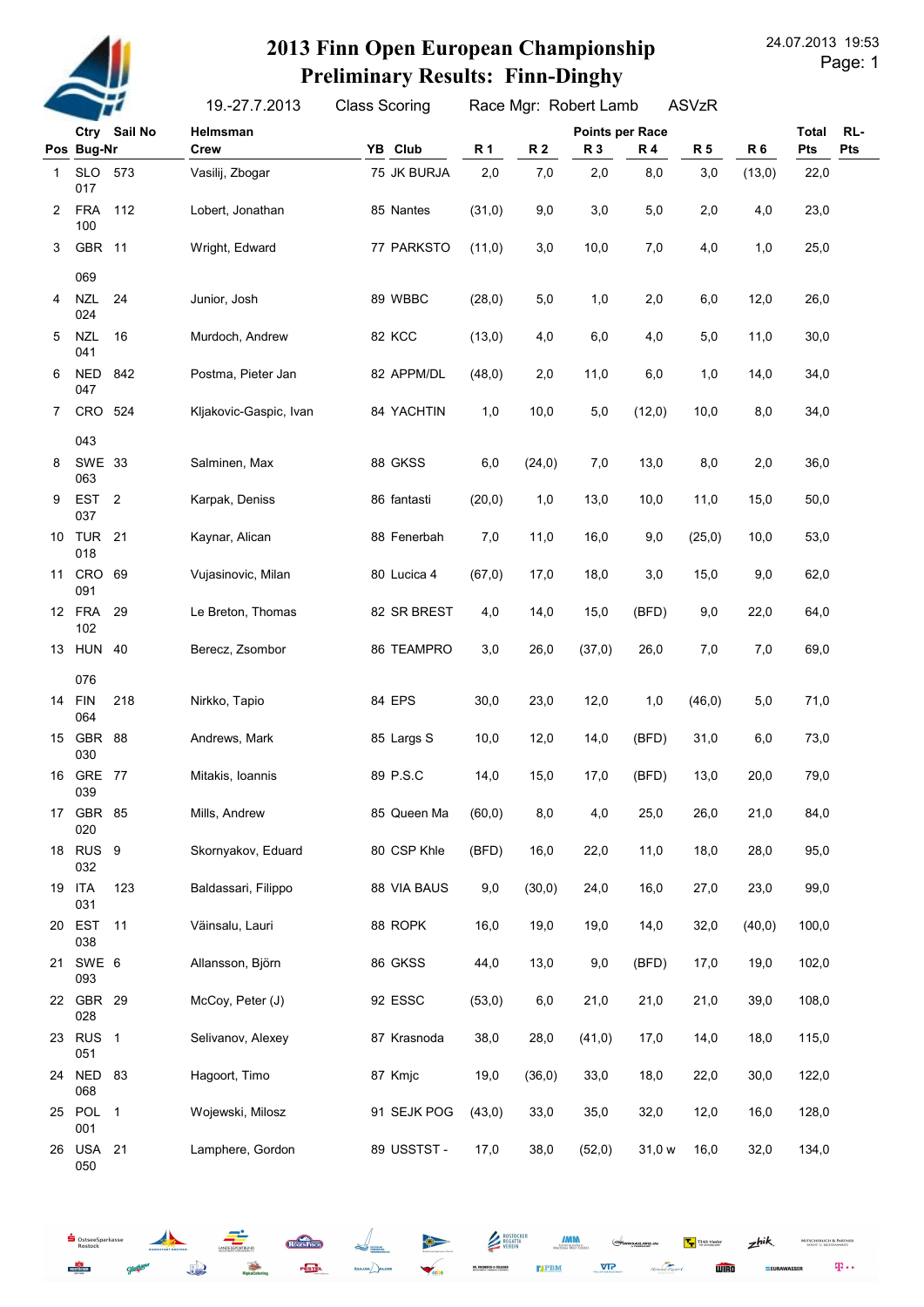

51 GER 711

13

087

009

 $S_{\text{DstseeSp}}$ 

ROSTOCKER

52 POL

Budzien, André

Jodlowski, Michal

**Jed** 

### 2013 Finn Open European Championship **Preliminary Results: Finn-Dinghy**

19.-27.7.2013 **ASVzR** 

|    | Ctry Sail No            |                            | Helmsman              |       |               |         |           | Points per Race |            |         |                | <b>Total</b><br>RL- |
|----|-------------------------|----------------------------|-----------------------|-------|---------------|---------|-----------|-----------------|------------|---------|----------------|---------------------|
|    | Pos Bug-Nr              |                            | <b>Crew</b>           |       | YB Club       | R 1     | <b>R2</b> | R 3             | <b>R4</b>  | R 5     | R <sub>6</sub> | Pts<br><b>Pts</b>   |
|    | 27 GER 771<br>098       |                            | Kurfeld, Jan          |       | 87 YCW 61     | 34,0    | (45, 0)   | 28,0            | 15,0       | 24,0    | 35,0           | 136,0               |
|    | 28 POR 5<br>029         |                            | Melo, Frederico       |       | 87 FPV        | 5,0     | 34,0      | 34,0            | 23,0       | 41,0    | (53,0)         | 137,0               |
|    | 29 RUS 57<br>021        |                            | Egor, Terpigorev      |       | <b>90 MSS</b> | (59,0)  | 22,0      | 42,0            | 24,0       | 33,0    | 17,0           | 138,0               |
| 30 | CRO 11                  |                            | Olujic, Josip         |       | 90 YACHTIN    | 15,0    | 27,0      | 30,0            | 31,0       | 36,0    | (56, 0)        | 139,0               |
|    | 042                     |                            |                       |       |               |         |           |                 |            |         |                |                     |
|    | 31 AUS                  | 261                        | Tweddell, Oliver      |       | 90 SYC/SSC    | 41,0    | 18,0      | 38,0            | (BFD)      | 20,0    | 24,0           | 141,0               |
|    | 046<br>32 ITA           | 66                         | Voltolini, Enrico     |       | 86 Sez. vel   | (56, 0) | 31,0      | 20,0            | 22,0       | 37,0    | 37,0           | 147,0               |
| 33 | 053<br>ITA              | 117                        | Poggi, Giorgio        |       | 81 SVGDF      | (55, 0) | 25,0      | 25,0            | 50,0       | 19,0    | 31,0           | 150,0               |
| 34 | 052<br>CZE<br>035       | $\overline{\phantom{0}}$ 1 | Maier, Michael        |       | 64 YCR        | 26,0    | (42, 0)   | 32,0            | 38,0       | 30,0    | 27,0           | 153,0               |
|    | 35 AUS<br>040           | 41                         | Lilley, Jake (J)      |       | 93 RQYS       | (BFD)   | 21,0      | 23,0            | 42,0       | 53,0    | 25,0           | 164,0               |
| 36 | UKR 5<br>011            |                            | Gusenko, Andrii       |       | 88 Dneprope   | 29,0    | (50, 0)   | 39,0            | 35,0       | 35,0    | 29,0           | 167,0               |
| 37 | UKR 1                   |                            | Borysov, Oleksiy      | 13 YC | SOUTH         | 45,0    | 32,0      | 29,0            | 46,0       | (50, 0) | 26,0           | 178,0               |
|    | 033                     |                            |                       |       |               |         |           |                 |            |         |                |                     |
| 38 | ESP 7<br>090            |                            | Muscat, Alejandro     |       | 85 C.N.Garr   | (BFD)   | 37,0      | 26,0            | 20,0       | 62,0    | 34,0           | 179,0               |
| 39 | CZE<br>019              | 85                         | Vika, Tomas           |       | 88 GANT       | (BFD)   | 20,0      | 8,0             | <b>BFD</b> | 45,0    | 3,0            | 180,0               |
| 40 | <b>ESP</b><br>013       | 669                        | Guitián Sarria, Pablo |       | 87 C.N.ELCA   | 18,0    | 35,0      | 40,0            | (61, 0)    | 57,0    | 42,0           | 192,0               |
| 41 | RUS <sub>5</sub><br>025 |                            | Filippov, Viktor      |       | 91 MSS        | 33,0    | 43,0      | 36,0            | 36,0       | 44,0    | (55, 0)        | 192,0               |
|    | 42 GER 772<br>007       |                            | Kurfeld, Ulli         |       | 85 YCW 61     | 42,0    | (63, 0)   | 43,0            | 45,0       | 23,0    | 41,0           | 194,0               |
|    | 43 POL 17<br>002        |                            | Kula, Piotr           |       | 87 BTZ Bisk   | 8,0     | 29,0      | 27,0            | 27,0       | (RET)   | <b>DNS</b>     | 195,0               |
| 44 | TUR<br>057              | 211                        | Basegmez, Alican      |       | 90 IYK        | 35,0    | 41,0      | (53,0)          | 39,0       | 42,0    | 43,0           | 200,0               |
| 45 | RUS <sub>6</sub><br>082 |                            | Kistanov, Arkadiy (J) |       | 94 MSS, CSK   | 24,0    | (53,0)    | 47,0            | 44,0       | 34,0    | 52,0           | 201,0               |
| 46 | CRO 7<br>066            |                            | Bilic, Tudor          |       | 87 JK TROGI   | 37,0    | 39,0      | 31,0            | 47,0       | 56,0    | (61, 0)        | 210,0               |
| 47 | GBR 23<br>085           |                            | Briddon, Harry (J)    |       | 92 Ogston s   | 36,0    | 47,0      | (68, 0)         | 58,0       | 38,0    | 33,0           | 212,0               |
| 48 | <b>FRA</b><br>101       | 177                        | Pic, Fabian (J)       |       | 93 SRR        | 27,0    | 54,0      | (65, 0)         | 40,0       | 51,0    | 44,0           | 216,0               |
| 49 | <b>BUL</b><br>070       | 855                        | Vangelov, Dimitar (J) |       | 92 Nessebur   | 54,0    | (60, 0)   | 46,0            | 28,0       | 52,0    | 36,0           | 216,0               |
| 50 | GER 64<br>083           |                            | Luttkus, Lennart (J)  |       | 92 SKBUE      | (84, 0) | 46,0      | 48,0            | 37,0       | 49,0    | 48,0           | 228,0               |

**MITSCHERLICH & PARTNE**<br>DEINT- U. RECHTSONNER

 $\mathbf{T} \cdot \cdot$ 

232,0

234,0



**Huggyl Fisch** 

PESTER

 $12,0$ 

 $50,0$ 

 $\overline{\mathbf{v}}$ 

 $\left( \right)$ 

 $30,0$ 

 $29,0$ 

64,0

54,0

62 SYC

91 UKS FIR

**DR. FREER** 

**TIPBM** 

59,0

 $52,0$ 

**IMM** 

 $(69, 0)$ 

 $(57,0)$ 

 $\overline{\overline{A}}$ 

 $z<sub>hik</sub>$ TIAS Tiesle **WIRD** 

**ZEURAV** 

67,0

49,0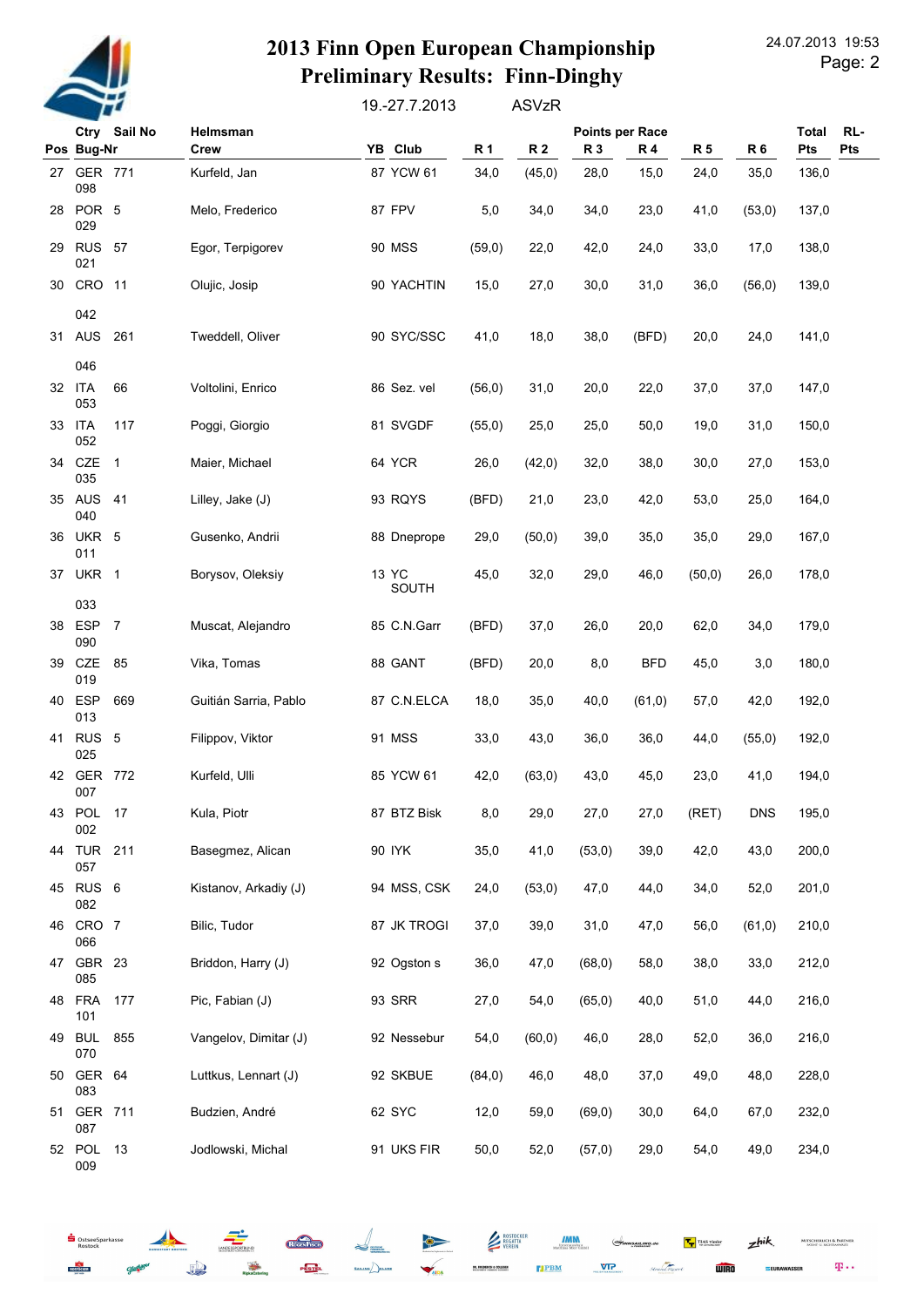

## 24.07.2013 19:53 2013 Finn Open European Championship Preliminary Results: Finn-Dinghy

Page: 3

19.-27.7.2013 ASVzR

|    |                         | Ctry Sail No | Helmsman                           |  |             |           | <b>Points per Race</b> |         |           |           |           | RL-<br><b>Total</b> |
|----|-------------------------|--------------|------------------------------------|--|-------------|-----------|------------------------|---------|-----------|-----------|-----------|---------------------|
|    | Pos Bug-Nr              |              | Crew                               |  | YB Club     | <b>R1</b> | <b>R2</b>              | R 3     | <b>R4</b> | <b>R5</b> | <b>R6</b> | Pts<br>Pts          |
|    | 53 GBR 87<br>026        |              | Childs, Paul                       |  | 87 Royal So | 46,0      | 55,0                   | 45,0    | 41,0      | 47,0      | (62, 0)   | 234,0               |
|    | 54 CZE 5<br>059         |              | Teply, Ondrej (J)                  |  | 95 YCB      | 57,0      | 69,0                   | 62,0    | 19,0      | 28,0      | (79, 0)   | 235,0               |
|    | 55 IRL<br>060           | 4            | Hamilton, Ross                     |  | 88 RIYC     | 21,0      | 51,0                   | 54,0    | 59,0      | (69, 0)   | 50,0      | 235,0               |
|    | 56 CRO<br>080           | 627          | Lovrovic, Dan                      |  | 84 Y.C. "GA | 22,0      | (73,0)                 | 70,0    | 33,0      | 61,0      | 54,0      | 240,0               |
|    | 57 HUN 8<br>075         |              | Beliczay, Márton                   |  | 86 ARSC     | 32,0      | 56,0                   | (66, 0) | 60,0      | 55,0      | 38,0      | 241,0               |
| 58 | TUR <sub>1</sub><br>058 |              | Gozen, Cem                         |  | 91 Istanbul | (63, 0)   | 48,0                   | 56,0    | 51,0      | 29,0      | 59,0      | 243,0               |
| 59 | POL 9<br>003            |              | Kosmicki, Tomasz                   |  | 86 WKZ Wols | 40,0      | 49,0                   | 55,0    | (63, 0)   | 48,0      | 51,0      | 243,0               |
| 60 | <b>RUS 111</b><br>022   |              | lanitckii, Andrei                  |  | 91 drujba   | 25,0      | 57,0                   | 60,0    | 43,0      | 59,0      | (72,0)    | 244,0               |
|    | 61 POL 7<br>044         |              | Marciniak, Jakub (J)               |  | 92 POLITECH | 69,0      | 65,0                   | 51,0    | 34,0      | 40,0      | (71, 0)   | 259,0               |
|    | 62 RUS 777<br>023       |              | Izmestyev, Ivan                    |  | 89 Druzba   | 47,0      | 61,0                   | 44,0    | (BFD)     | 63,0      | 46,0      | 261,0               |
|    | 63 AUS 2<br>103         |              | McMillan, Joe (J)                  |  | 94 WSC      | 23,0      | (93, 0)                | 61,0    | 57,0      | 71,0      | 58,0      | 270,0               |
| 64 | GBR 18                  |              | Hadden, James                      |  | 91 WPNSA/R  | 78,0      | 40,0                   | (OCS)   | 49,0      | 58,0      | 57,0      | 282,0               |
|    | 027                     |              |                                    |  |             |           |                        |         |           |           |           |                     |
| 65 | GER<br>073              | 182          | Schmidt-Klügmann, Sebastian 78 YCH |  |             | 61,0      | 44,0                   | 49,0    | 66,0      | (67, 0)   | 66,0      | 286,0               |
| 66 | GER<br>016              | 595          | Gorgels, Simon (J)                 |  | 95 DTYC     | 65,0      | 62,0                   | 58,0    | (67, 0)   | 43,0      | 63,0      | 291,0               |
|    | 67 DEN 23<br>061        |              | Boidin, Martin                     |  | 89 Royal Da | 52,0      | 77,0                   | 50,0    | (BFD)     | 70,0      | 45,0      | 294,0               |
| 68 | <b>RUS</b><br>010       | 161          | Kulyukin, Alexander                |  | 73 SHVSM-1  | 51,0      | 66,0                   | 71,0    | 48,0      | 60,0      | (81, 0)   | 296,0               |
| 69 | RUS <sub>8</sub><br>055 |              | Korshikov, Anatoliy (J)            |  | 93 Azov     | (BFD)     | 76,0                   | 64,0    | 72,0      | 39,0      | 47,0      | 298,0               |
| 70 | EST<br>034              | 12           | Kinkar, Martti                     |  | 86 ROPK     | 39,0      | (80, 0)                | 67,0    | 56,0      | 68,0      | 76,0      | 306,0               |
| 71 | GER 707<br>045          |              | Breuer, Uli                        |  | 66 YCR      | (82,0)    | 58,0                   | 59,0    | 53,0      | 74,0      | 69,0      | 313,0               |
|    | 72 GER 8<br>072         |              | Eiermann, Juergen                  |  | 66 SV BIBLI | 49,0      | 70,0                   | (81, 0) | 65,0      | 72,0      | 64,0      | 320,0               |
| 73 | <b>RUS 11</b><br>084    |              | Luzan, Kirill (J)                  |  | 95 K.K./Fan | 62,0      | 68,0                   | (82,0)  | 54,0      | 66,0      | 74,0      | 324,0               |
|    | 74 GER 501<br>077       |              | Lemmel, Fabian                     |  | 69 SV 03    | (77,0)    | 67,0                   | 63,0    | 76,0      | 65,0      | 70,0      | 341,0               |
| 75 | CZE<br>036              | 11           | Deutscher, Patrik                  |  | 91 YCR      | 73,0      | 82,0                   | (86, 0) | 52,0      | 77,0      | 60,0      | 344,0               |
|    | 76 GER 165<br>065       |              | Meid, Dirk                         |  | 65 SCLM     | 66,0      | 72,0                   | 73,0    | (90, 0)   | 75,0      | 68,0      | 354,0               |
|    | 77 GER 27<br>094        |              | Wolff, Matthias                    |  | 81 KYC      | 71,0      | 64,0                   | 74,0    | 64,0      | 82,0      | (DNF)     | 355,0               |
|    | 78 GER 206<br>089       |              | Reffelmann, Klaus                  |  | 62 WYD      | 58,0      | 74,0                   | 80,0    | 74,0      | (84, 0)   | 80,0      | 366,0               |

OstseeSparkasse **ROSTOCKER**  $Q_{\text{int}}$  **Chemissan** 

PESTEL



-6

DR. FREERICH

**MITSCHERLICH & PARTNER**<br>DEISTE U. MCHTSANNER

 $\mathbf{p}$  .

 $z<sub>hik</sub>$ 

**EEURAW** 

TLAS Tiesler

**WIRD**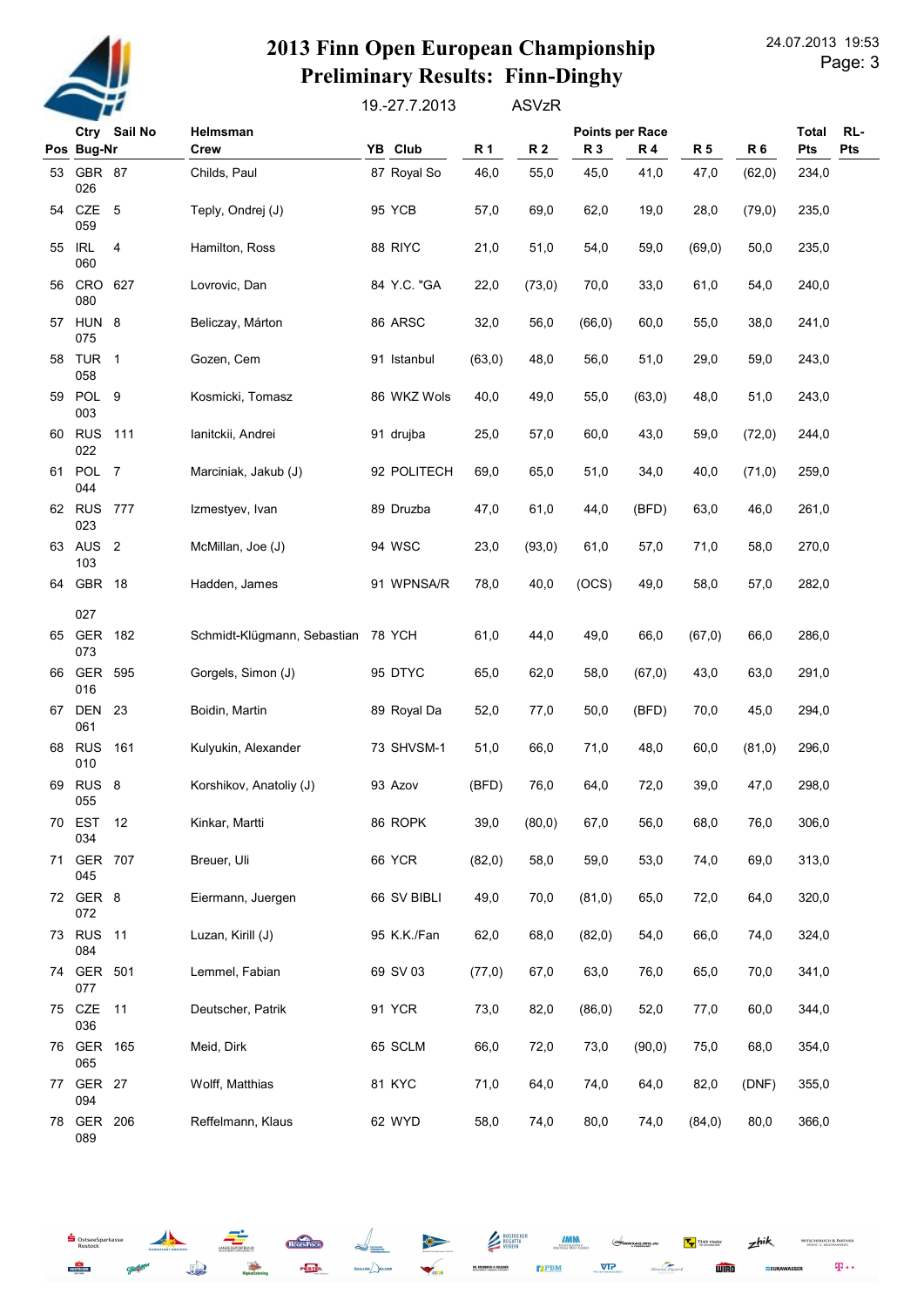

OstseeSparkasse

 $Q_{\text{int}}$ 

**Je** 

**ROSTOCKER** 

# 24.07.2013 19:53 2013 Finn Open European Championship Preliminary Results: Finn-Dinghy

19.-27.7.2013 ASVzR

|    |                      | Ctry Sail No<br>Helmsman |                       |               |           |                |           | RL-<br><b>Total</b> |           |                |                   |
|----|----------------------|--------------------------|-----------------------|---------------|-----------|----------------|-----------|---------------------|-----------|----------------|-------------------|
|    | Pos Bug-Nr           |                          | Crew                  | YB Club       | <b>R1</b> | R <sub>2</sub> | <b>R3</b> | <b>R4</b>           | <b>R5</b> | R <sub>6</sub> | <b>Pts</b><br>Pts |
| 79 | <b>GER 71</b><br>092 |                          | Martens, Eike         | <b>91 NRV</b> | 72,0      | 81,0           | (89,0)    | 55,0                | 76,0      | 83,0           | 367,0             |
| 80 | <b>RUS 27</b><br>054 |                          | Kotlyarov, Denis (J)  | 95 SKA        | 68,0      | (89,0)         | 88,0      | 62,0                | 79,0      | 75,0           | 372,0             |
| 81 | <b>RUS 28</b><br>056 |                          | Kotlyarov, Artur (J)  | 96 SKA        | 64,0      | 83,0           | (85, 0)   | 71,0                | 80,0      | 78,0           | 376,0             |
|    | 82 RUS 17<br>012     |                          | Kravchenko, Vasiliy   | <b>72 RFA</b> | 83,0      | 71,0           | 75,0      | 68,0                | (88,0)    | 84,0           | 381,0             |
| 83 | GER 713<br>004       |                          | Haverland, Lars       | 89 SYC        | (97, 0)   | 79,0           | 91,0      | 70,0                | 73,0      | 73,0           | 386,0             |
| 84 | LTU<br>005           | 24                       | Felenderis, Sarunas   | 89 LFA        | 70,0      | 87,0           | 84,0      | 69,0                | 78,0      | (91, 0)        | 388,0             |
| 85 | SUI<br>099           | 63                       | Gautschi, Thomas      | 63 YCB        | 80,0      | 84,0           | 76,0      | 73,0                | (87, 0)   | 85,0           | 398,0             |
| 86 | SUI<br>078           | 55                       | Heinz, Beat           | 62 SCU        | 87,0      | 75,0           | 83,0      | (94, 0)             | 93,0      | 65,0           | 403,0             |
| 87 | GER<br>006           | 157                      | Dinnebier, Frank      | 62 WSU        | (92,0)    | 86,0           | 78,0      | 80,0                | 85,0      | 82,0           | 411,0             |
| 88 | GER<br>015           | 188                      | Kluegel, Michael      | 60 SCSZ       | (91, 0)   | 90,0           | 77,0      | 88,0                | 83,0      | 77,0           | 415,0             |
| 89 | <b>HUN 11</b><br>096 |                          | Haidekker, Elemer (J) | 94 AYC        | 76,0      | 78,0           | 94,0      | 83,0                | 91,0      | (98, 0)        | 422,0             |
| 90 | GER 19<br>048        |                          | Bollongino, Andreas   | 65 JSR        | 86,0      | (96, 0)        | 79,0      | 91,0                | 81,0      | 88,0           | 425,0             |
| 91 | GER 145<br>079       |                          | Göldenitz, Kai-Uwe    | 64 SCSZ       | 89,0      | 94,0           | 72,0      | 85,0                | 89,0      | (95, 0)        | 429,0             |
|    | 92 HUN<br>097        | 127                      | Haidekker, Peter      | 66 AYC        | 79,0      | 88,0           | 87,0      | 84,0                | 92,0      | (93, 0)        | 430,0             |
| 93 | GER<br>014           | 187                      | Filimonow, Dirk       | 65 SCSZ       | 81,0      | 91,0           | (100, 0)  | 82,0                | 90,0      | 86,0           | 430,0             |
| 94 | <b>RUS</b><br>049    | 1117                     | Bill, Andrew          | 60 MACF       | 90,0      | (101, 0)       | 93,0      | 78,0                | 86,0      | 87,0           | 434,0             |
| 95 | GER 62<br>062        |                          | Barthel, Uwe          | 55 SCD        | 75,0      | 99,0           | 92,0      | 86,0                | (102, 0)  | 89,0           | 441,0             |
|    | 96 GER 202<br>088    |                          | Elsaesser, Rolf       | 51 AHYC / B   | 74,0      | (BFD)          | 97,0      | 77,0                | 101,0     | 97,0           | 446,0             |
| 97 | <b>FRA</b><br>095    | 817                      | Bertrand, Baumann     | 83 CVM        | 85,0      | 100,0          | (101, 0)  | 81,0                | 94,0      | 90,0           | 450,0             |
| 98 | GER 175<br>008       |                          | Möckel, Michael       | 55 ASVZR      | (95, 0)   | 92,0           | 90,0      | 87,0                | 95,0      | 92,0           | 456,0             |
| 99 | GER 155<br>086       |                          | Gast, Edwin           | 59 SSV        | 94,0      | 85,0           | 96,0      | 89,0                | (97, 0)   | 96,0           | 460,0             |
|    | 100 SUI<br>071       | 12                       | Bürgi, Franz          | 63 RCO/TYC    | 98,0      | 98,0           | 99,0      | 75,0                | 96,0      | (100, 0)       | 466,0             |
|    | 101 NED<br>067       | 100                      | Van Der Sluis, Arend  | 56 KZV HWH    | 93,0      | 95,0           | (RET)     | 79,0                | 98,0      | <b>DNS</b>     | 469,0             |
|    | 102 GER 122<br>074   |                          | Krasmann, Holger      | 61 YCH        | 96,0      | 97,0           | 95,0      | 92,0                | (99,0)    | 94,0           | 474,0             |
|    | 103 GER 75<br>081    |                          | Rupp, Christian       | 67 DTYC       | 88,0      | (102, 0)       | 98,0      | 93,0                | 100,0     | 99,0           | 478,0             |

ROSTOCKER<br>REGATTA<br>VEREIN

DR. FREERICH

**Chemissan** 

PESTEL

**IMM** 

**TIPBM** 

 $\Leftrightarrow$ **NSAILING** 

 $VIP$ 

TLAS Tiesler

la.<br>ul. tricu

 $z^{\text{hik}}$ 

 $\mathbf{p}$  .

**MITSCHERLICH & PARTNE**<br>DEINT- U. RECHTSONNER